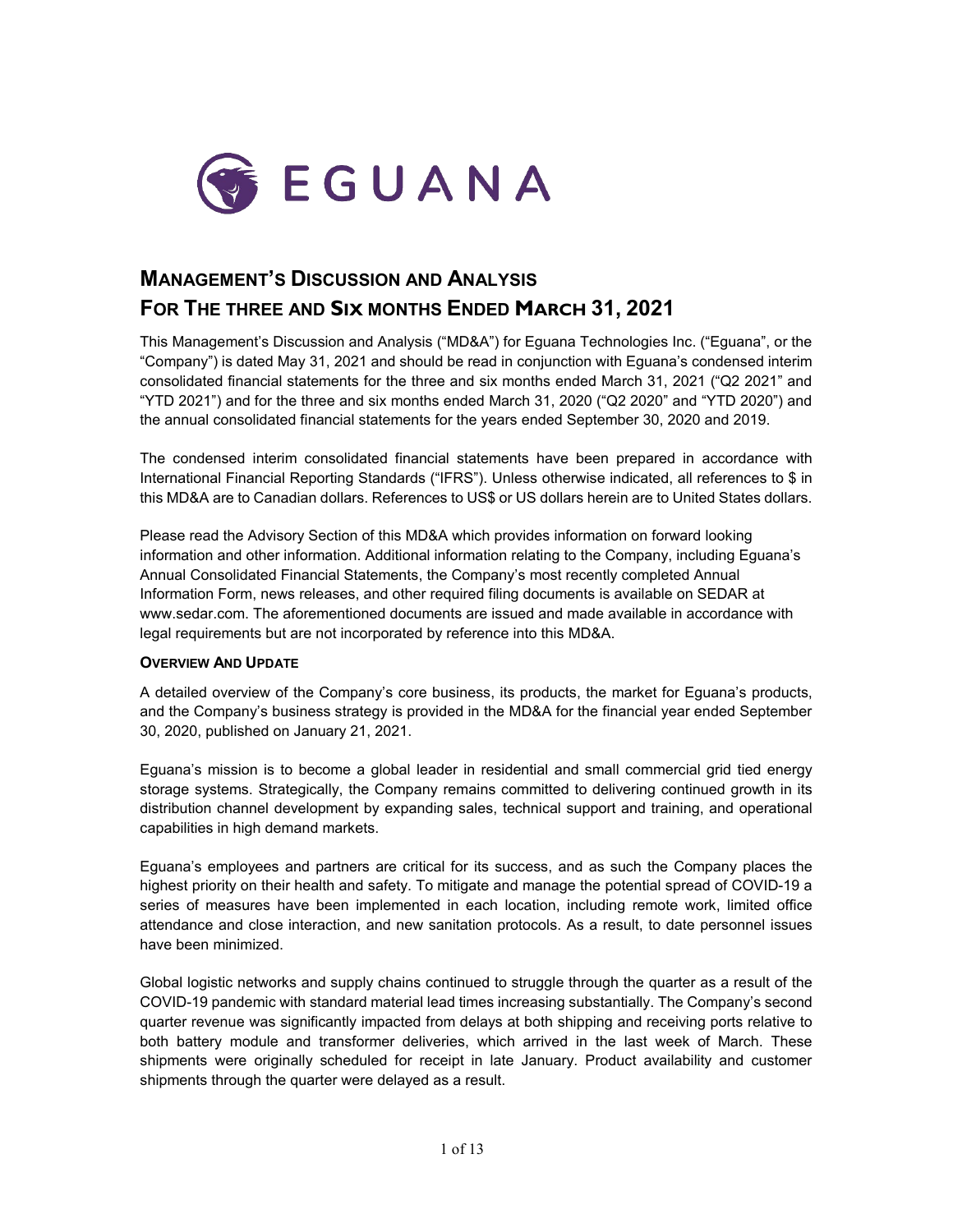Changing consumer habits, driven primarily from the Pandemic response, is furthering supply chain disruption as global microchip demand has soared during this critical time, causing extended shortages with respect to key electronics component supply. Evolve Hub production continues to be impacted as a result of these microchip shortages. Eguana's development team has developed an interim microchip solution through software modification which will allow the Company to continue production through its fourth quarter. The interim solution is expected to be ready by mid July and will be maintained until the global chip shortage is resolved.

To alleviate further risks to its supply chain, the Company used a portion of the proceeds from its recent \$20 million Special Warrant private placement to shore up its supply chain and strategically position certain raw materials to accommodate longer component lead times and anticipated transit delays. Management continues to actively work with key suppliers, and with many of these components and raw materials already received to date, does not expect significant revenue impact in the second half of the calendar year. Based on current material inventory position the Company has converted its production model to a manufacturing flow environment from a production batch system and will continue to target filling its customer order backlog by the end of the calendar year.

Eguana crossed several key milestones in the second quarter, including having closed a Special Warrant financing transaction moving the Company into a positive working capital position, removed \$3.1M of convertible debenture debt from its balance sheet with all remaining debenture debt removed in April, shortly after quarter end, procured critical raw materials and circuit board level components to ramp production and shipment output, and defined the development path to an industry standard and battery agnostic Battery Management System ("BMS") to be available mid 2022.

Eguana maintains the opinion that access to battery module availability in the coming years will be critical to the success of residential and commercial energy storage system ("ESS") manufacturers. Management intends to continue vertically integrating its battery supply chain by designing an Eguana battery module, utilizing next generation semi solid-state lithium technology from 24M, an MIT-based technology company that has been funded in part by Eguana partner ITOCHU Corporation ("ITOCHU").

24M's technology is being licensed to global battery cell manufacturers looking to move into the energy and battery technology forefront. Eguana has secured its first Memorandum of Understanding ("MoU") with Norwegian based FREYR, who has secured a license to produce cells for the Eguana developed battery modules. The modules, targeted to be available mid 2022, will be fully integrated with Eguana's standard BMS and advanced power control solution.

In addition to the 24M-based modules, the Company intends to maintain its relationship with current battery partners defining multiple supply chains for module availability and providing consumers with battery chemistry and system choice within the Eguana family of products. Along with securing module availability for rapid growth within residential energy markets, management sees opportunities in new verticals with its integrated modules and BMS including commercial and industrial storage and electric vehicle markets.

Further benefits to the Company through these development objectives will be improved development speed and product cycle time given that roughly 90% of the total ESS platform will be internally managed. Cost profiles of battery cells based on 24M's innovative design have been forecasted to deliver up to 30-40% reduction in cost compared to currently available technology, delivering superior battery cell economics. Currently, battery modules represent approximately 60% of the cost of an ESS, opening cost reduction opportunity across all Eguana products.

In the United States, Eguana continues its field trials with its Moixa AI based Evolve, which has been designed to excel in virtual power plant ("VPP") and residential applications in the United States. Upon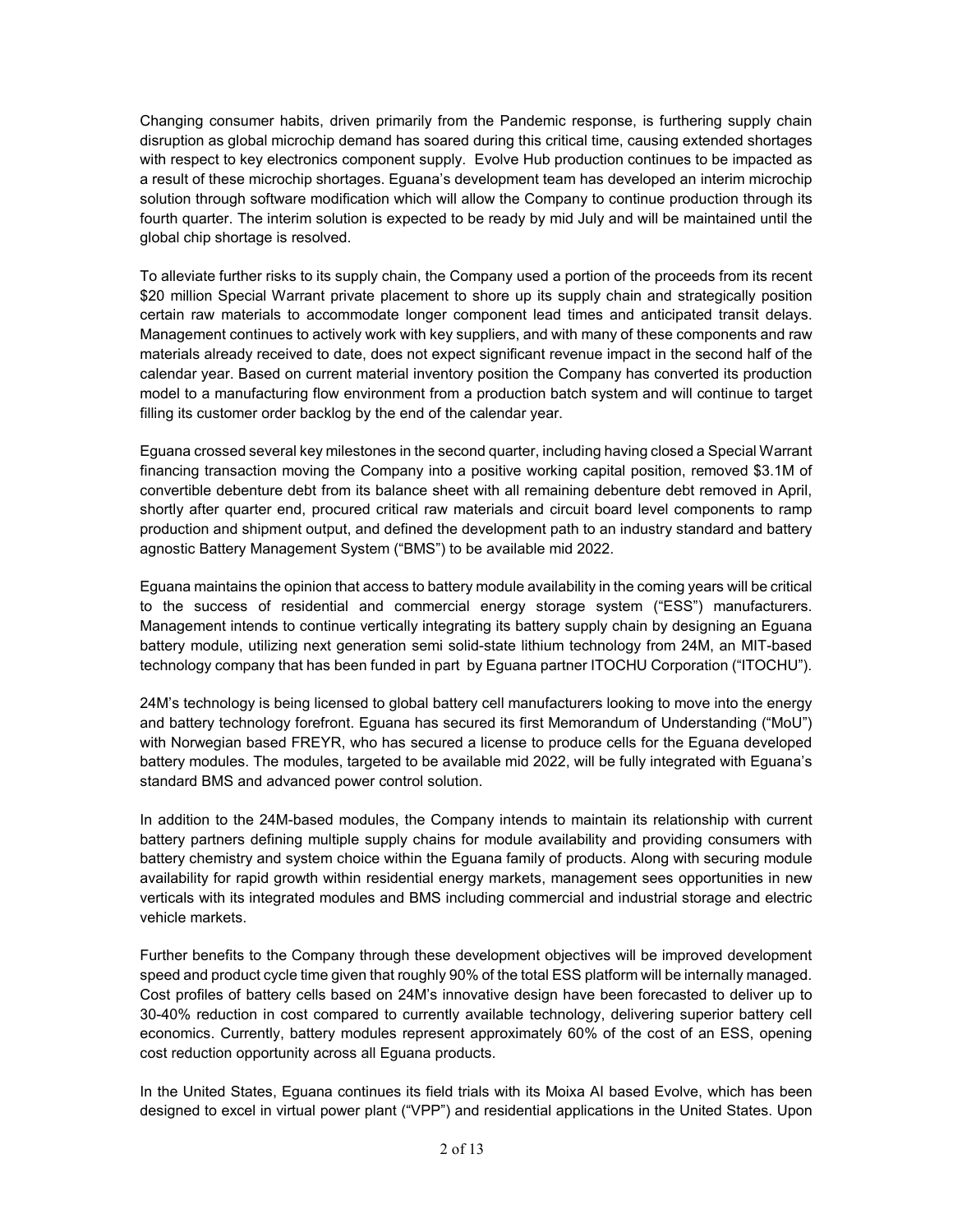Moixa's certification of California Rule 21 within its energy management software ("EMS"), the Company expects to move to the next phase with initial product release for the ITOCHU/Sunnova VPP. California Rule 21, the interconnection tariff put in place by the California Public Utility Commission defining the performance and function parameters required to connect to the California power grid, is considered to be the most advanced connection standards for solar and energy storage in the United States.

Eguana has expanded its dealer partner network to over 270 dealers with primary focus remaining in California, which is largely expected to be the fastest growing residential market in the United States. Market feedback is that demand remains strong for the 10kW full home back up lithium iron phosphate ("LFP") based product, which is on track to go in for final certification testing in June, with early shipments scheduled shortly thereafter.

As a result of the Public Safety Power Shutoffs in California, system sizes continue to trend up in size. Eguana believes it will be the first company to offer multiple system chemistries with varying power and expandable capacity to deliver consumer choice in the market and right size ESS's to consumer needs. California has mandated residential solar for all new home construction, which is expected to drive additional growth for residential energy storage systems.

Raw material availability slowed product shipments in Europe through the second quarter. This situation has been resolved as part of the Company's supply chain activities and inventory positioning, which included components for the QCELLS AC coupled Q.Home product. As a result, management expects to see increasing shipments as the European market continues to show strong demand for AC coupled systems in both retrofit and new installations. As with other markets, system sizes are rising in Europe, and the Company's recently introduced Multi-Unit Controller supports the installation of multiple Q.Home systems that work in concert to optimize solar usage at a single location.

In Australia, Eguana remains focused on expanding its VPP participation in opportunities that are developing beyond South Australia. The Company has also expanded its dealer network to cover all mainland States and Territories and expects that the inventory positioning will be particularly helpful in activating our dealers in Australia with steady product availability.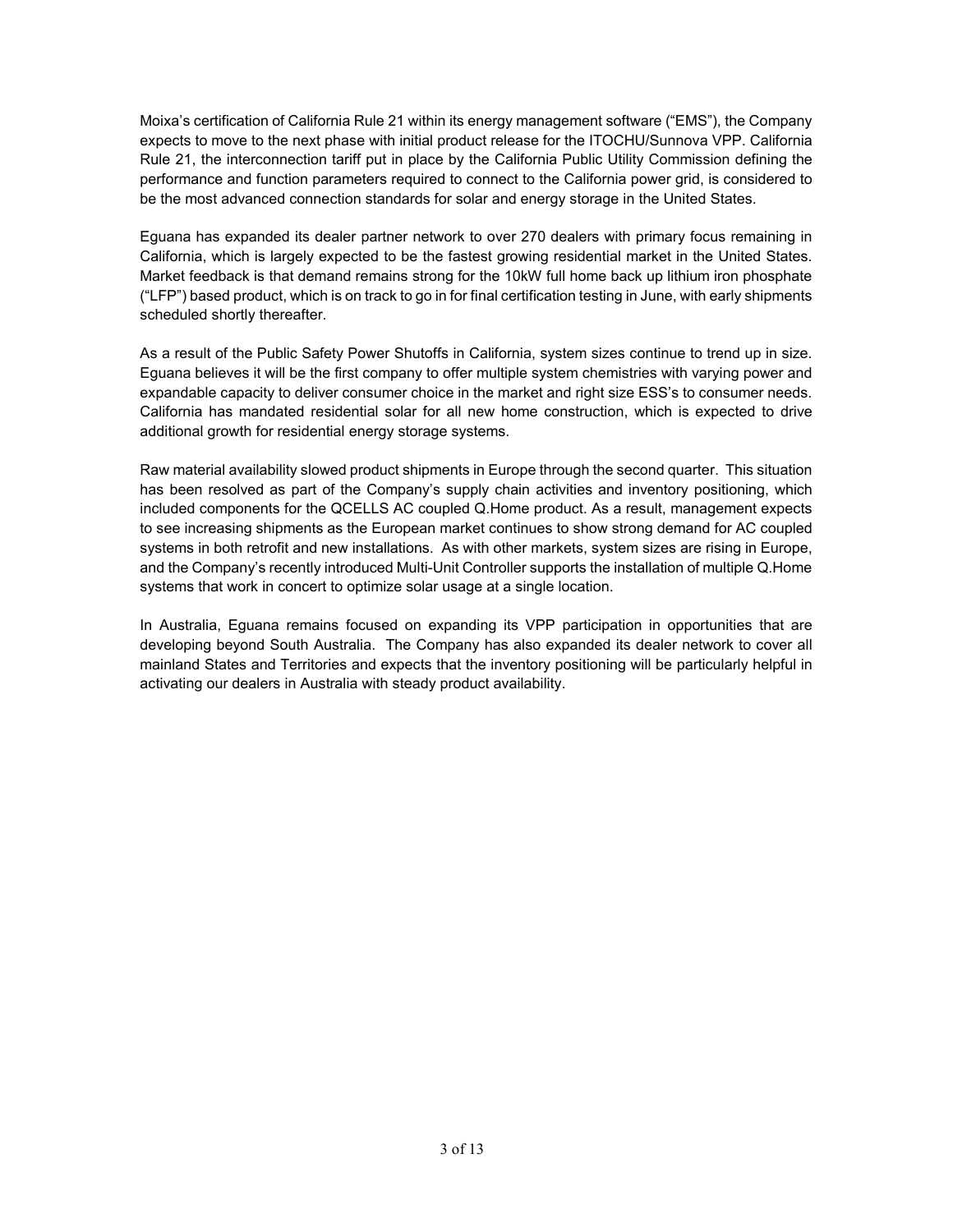# **2021 OPERATING RESULTS**

The following table sets forth a summary of the results of operations for the three and six-months ended March 31, 2021 and 2020.

|                                            | Q2 2021       | $Q2 2020^{(1)}$ | <b>YTD 2021</b> | <b>YTD 2020</b> |
|--------------------------------------------|---------------|-----------------|-----------------|-----------------|
| Sales and engineering services (1)         | 347,582       | 1,805,778       | 2,671,369       | 4,440,939       |
| Cost of goods sold                         | 333,752       | 1,414,801       | 2,467,602       | 3,819,874       |
|                                            | 13,830        | 390,977         | 203,767         | 621,065         |
| Gross margin                               |               |                 |                 |                 |
| Expenses                                   |               |                 |                 |                 |
| General and administrative                 | 1,097,880     | 450,026         | 1,907,901       | 979,545         |
| Selling and marketing                      | 472,150       | 524,651         | 928,184         | 1,065,403       |
| Product research and development           | 419,179       | 208,293         | 850,260         | 408,075         |
| Operations                                 | 194,909       | 168,173         | 436,851         | 435,595         |
|                                            | 2,184,118     | 1,351,143       | 4,123,196       | 2,888,618       |
|                                            |               |                 |                 |                 |
| <b>Operating loss</b>                      | (2, 170, 288) | (960, 166)      | (3,919,429)     | (2, 267, 553)   |
| Financing costs                            | (743, 653)    | (835, 548)      | (1,455,300)     | (1,321,899)     |
| Loss on debt extinguishment                |               | (491, 692)      |                 | (491, 692)      |
| Unrealized foreign exchange gain<br>(loss) | 79,006        | (458, 855)      | 184,492         | (418, 219)      |
| Other income                               |               | 2               |                 | 3               |
| <b>Net loss</b>                            | (2,834,935)   | (2,746,259)     | (5, 190, 237)   | (4, 499, 360)   |
|                                            |               |                 |                 |                 |

*(1) During the preparation of the condensed interim consolidated financial statements for Q1 2021, management identified an overstatement of \$167,000 in the revenue recorded in the comparative period ended December 31, 2019. This revenue should instead have been allocated to the second quarter ended March 31, 2020. Management also identified an understatement of cost of goods sold of \$17,600 which had originally booked within product research and development expenses. Refer to note 2(b) of the Q1 2021 condensed interim financial statements for further details. Items have been adjusted in the chart above.* 

# *Sales and engineering services*

The Company's revenue is derived from the sale of energy storage systems which are available in multiple size configurations to meet individual consumer and regional requirements. The systems, which are branded the Evolve NMC (nickel manganese cobalt), the Evolve LFP, the Enduro, and the Elevate, maintain approximately 90% bill of material consistency throughout the electronics topology providing a standardized product platform where many of the Company's proprietary patents reside. Each feature rich system is capable of performing consumer related functions including management of solar selfconsumption with seamless back-up power as well as a full suite of VPP services for fleet aggregators including frequency and voltage control, reactive power management, and spinning reserve.

The Company's customer base is addressed primarily through its dealer network inclusive of large residential installers and global distributors, who, in turn, market and sell Eguana systems through their customer networks to the end consumer. Additionally, in certain markets, the Company has white label products for large scale partners who have the ability to wrap financing around the solutions and are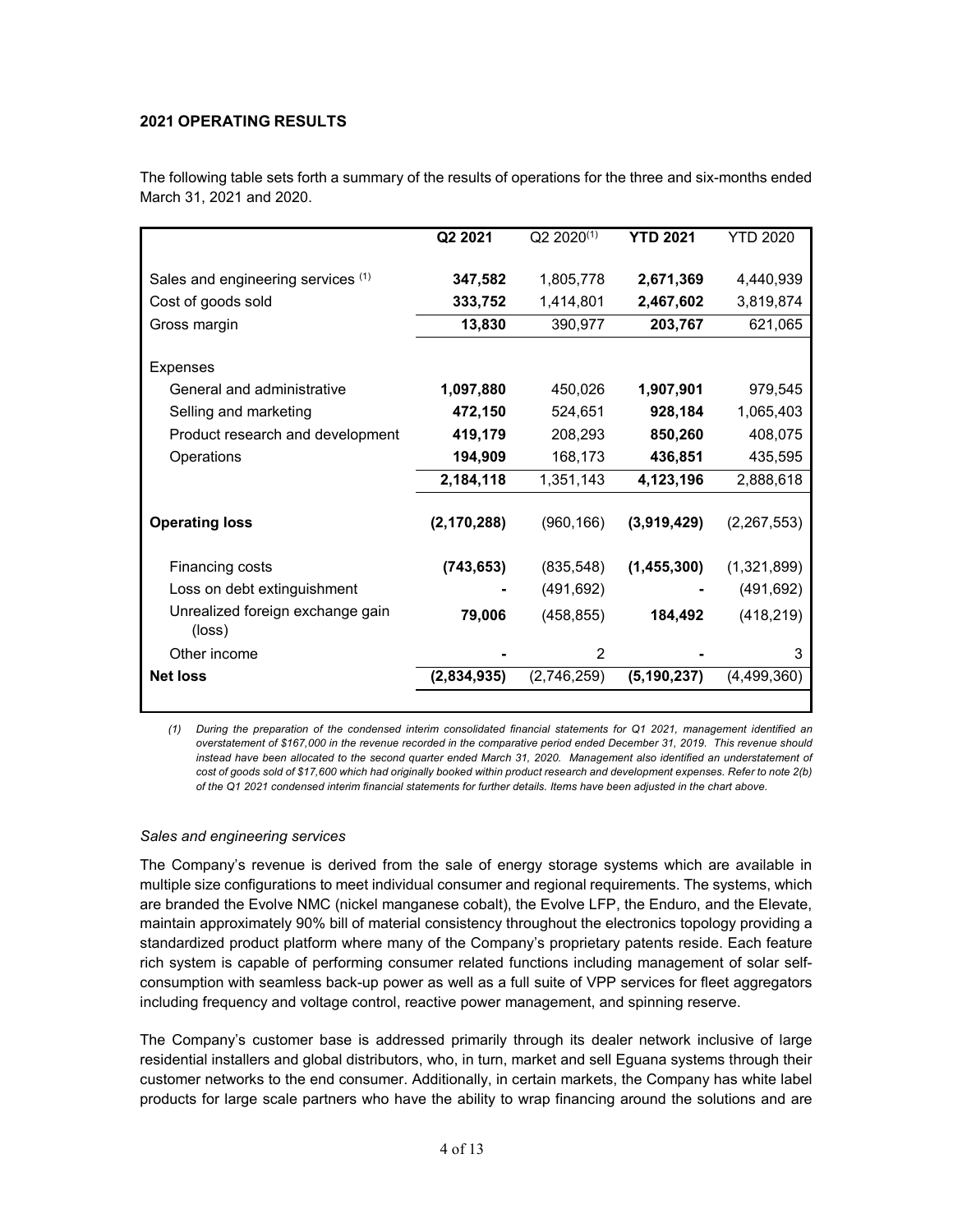targeting roll outs through VPPs and other fleet aggregation services. Through a series of online and in person training programs, the Company ensures both its customers and installation partners are appropriately educated and trained on product features and installation best practices prior to sales, as all installation, maintenance and subscriptions are the responsibility of the distributor or installer.

For the three-month period ended March 31, 2021, product sales were \$347,582 (29 units comprised of Evolve, Enduro, and Elevate) a decrease of 73.7% compared to prior year product sales of \$1,319,781 for the same period (188 units comprised of Evolve, Enduro, and Elevate). Raw material inventory position has been increased and second quarter orders are expected to ship during the third quarter. For the six-month period ended March 31, 2021, product sales were \$2,671,369 (305 units comprised of Evolve, Enduro, and Elevate), a 39.8% decrease from \$3,704,580 (495 units comprised of Evolve, Enduro, and Elevate) of the same period in the previous year. The decrease was a result of raw material delivery delays due to COVID-19 driven congestion through international ports and shipping lanes.

Engineering revenue was \$485,997and \$736,359 for the three- and six-month periods ending March 31, 2020, respectfully, for services provided to the ITOCHU Corporation to develop and certify a proprietary residential storage system. There was no engineering revenue in 2021.

The Company does expect to see continued quarterly fluctuations in revenues generated from the Company's various markets, sales regions, and sales channels due to variability associated with the timing of customer purchase decisions, market growth rates, and continued global impacts of the COVID-19 pandemic on global supply chains. To mitigate risks associated with the quarterly fluctuations, the Company will be using a portion of the proceeds from the recent \$20M special warrant private placement to strategically position inventory for the transition from batch manufacturing to flow manufacturing, enabling consistent product availability.

# *Gross margin*

Gross margins for energy storage systems were 4.0% or \$13,830 for the three months ended March 31, 2021 compared to gross margins for the same period in 2020 of \$3,054 or 0.2%. YTD 2021 gross margins for energy storage systems were 7.6% or \$203,767. Energy storage system gross margins for the same period in 2020 were \$37,448 or 1.0%. Gross margins are expected to continue improving with larger volume material purchase discounts, reduced expediting costs related to strategically positioned raw materials, and transitioning into a flow based manufacturing model. Additionally, the company expects to see further improvement opportunities through 2021 from product assembly efficiencies through contract manufacturing partners, favourable product mix shift to larger system configurations. Longer term the Company will see further gross margin increases from a transition to the Eguana developed battery module and BMS.

Engineering services contributed \$387,923 to the margin in Q2 2020 and \$583,617 for the six months ended March 31, 2020. There were no engineering services in Q1 2021.

# *Expenses*

Operating costs for the three months ended March 31, 2021 were \$2,184,118, up \$832,975 from the same period in 2020.

• General and administrative expenses ("G&A") increased by \$450,026 in Q2 2021 as compared to Q2 2020. The increase in G&A cost can primarily be attributed to an increase of \$369,350 in share-based payments. Q2 2021 had 15,342,316 options outstanding, as compared to 8,512,316 for the same period in 2020; primarily the vesting impact of 4.5M options granted to a capital markets advisory company in Q1 2021, as well as 1.5M options granted in Q2 2021. Additional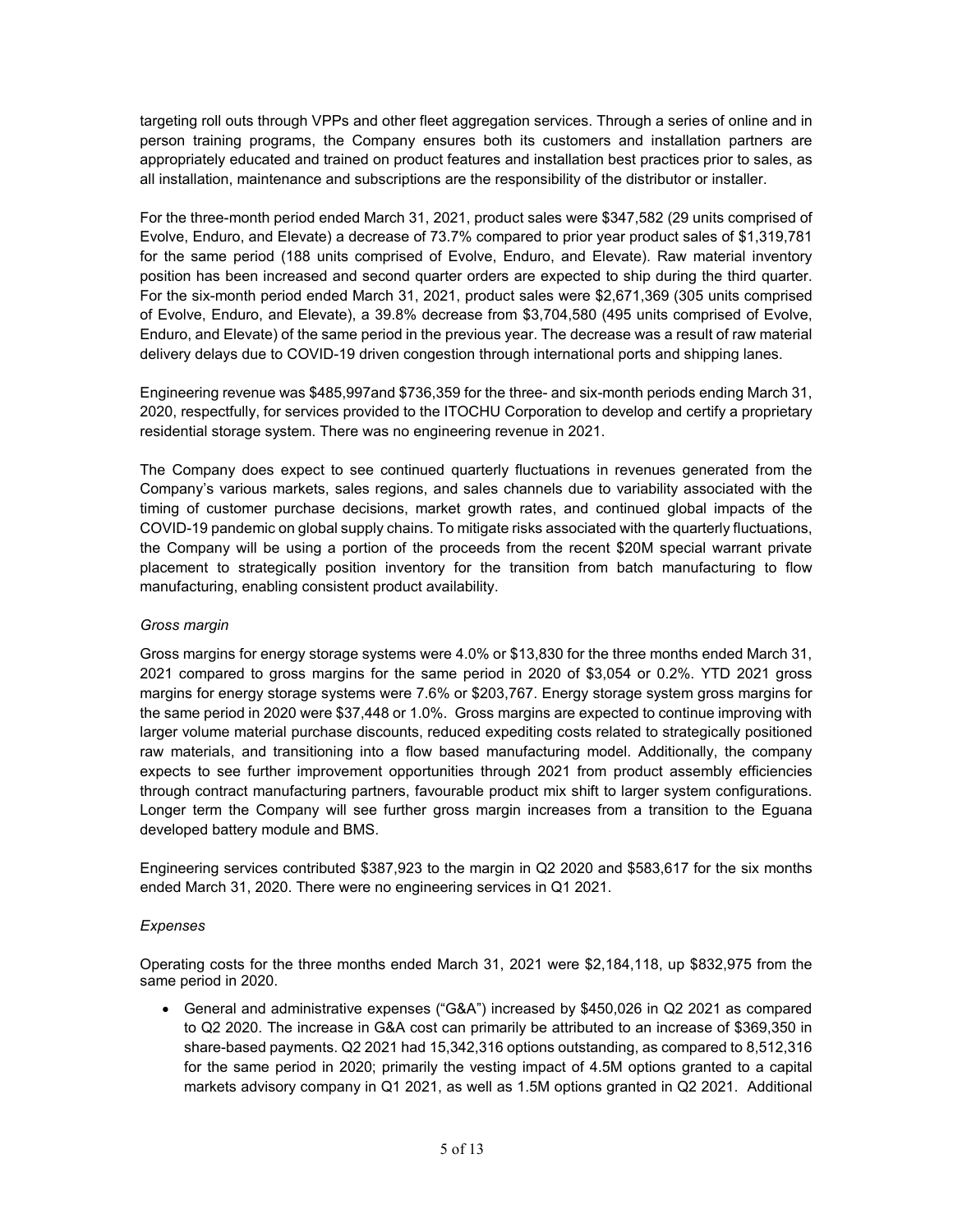increases are due to professional service fees associated with the special warrants private placement, as well as consultant fees.

G&A expenses consist primarily of salaries (including the value of stock options for all employees), employee benefits and overhead expenses that are not otherwise allocated to other categories, occupancy, all professional fees, investor relations costs, travel costs, realized foreign exchange gains and losses and amortization.

• Selling and marketing costs in Q2 2021 decreased by \$52,501 as compared to Q2 2020. This decrease is a result of the global COVID-19 travel restrictions, wherein overall global travel was significantly reduced, a as well as reduced sales personnel in Europe and Australia due to organizational restructuring.

Included in these costs are salaries and benefits of personnel employed in marketing and customer account relationships, travel, costs of trade shows, and portions of the Executive Vice President's ("EVP") and the Chief Executive Officer's ("CEO") compensation that relate to business development.

• Product research and development costs increased by \$210,886 in Q2 2021 compared to the same period in 2020. This increase is due to prior year staff salary allocated to costs of goods sold in Q2 2020 for time spent on a new engineering development contract. There has been no similar allocation in Q2 2021. Additionally, Q2 2021 saw an increase in costs related to R&D associated with battery integration projects and additional product cost reduction activities.

Included in product research and development are costs associated with prototype development and certification, market analysis in support of new product definition, salaries and benefits of the engineering group, and a portion of the EVP compensation.

• Operations costs in Q2 2021 increased by \$26,736 as compared to Q2 2020. This increase is due to an increase in operational personnel and consultant costs as well as additional inventory storage requirements due to increased customer demands.

Operations costs include salaries and benefits of employees directly allocated to this function and overhead cost allocations to support the operations personnel.

Operating costs for the six months ended March 31, 2021 were \$4,123,196, an increase of \$1,234,578 from \$2,888,618 for the six months ended March 31, 2020.

- G&A expenses increased by \$928,356 for the six months ended 2020. \$763,485 of the increase in G&A cost is attributed to an increase in share-based payments associated with option grants in the second half of 2020, as well as first half of fiscal 2021. Specifically, 4.5M options granted to a capital markets advisory firm in the first quarter of 2021, with accelerated vesting at the sixmonth mark increased non-cash associated share-based expenses. Additionally, 1.5M options were granted in January 2021.
- Selling and marketing for the six months ended March 31, 2021 decreased by \$137,219 as compared to the six months ended March 31, 2020. This decrease is due to reduced travel, meals, and trade-show costs associated with the global COVID-19 restrictions, as well as reduced sales personnel in Europe and Australia due to organizational restructuring.
- Product research and development costs increased by \$442,185 for the six months ended 2021. This is due to staff salary allocation to costs of goods sold in fiscal 2020 for time spent on a new engineering development contract. There was no similar allocated in the current YTD 2021 as the Company's R&D focus has been on growth for battery integration projects, additional product cost reduction activities, and new product introductions and certification.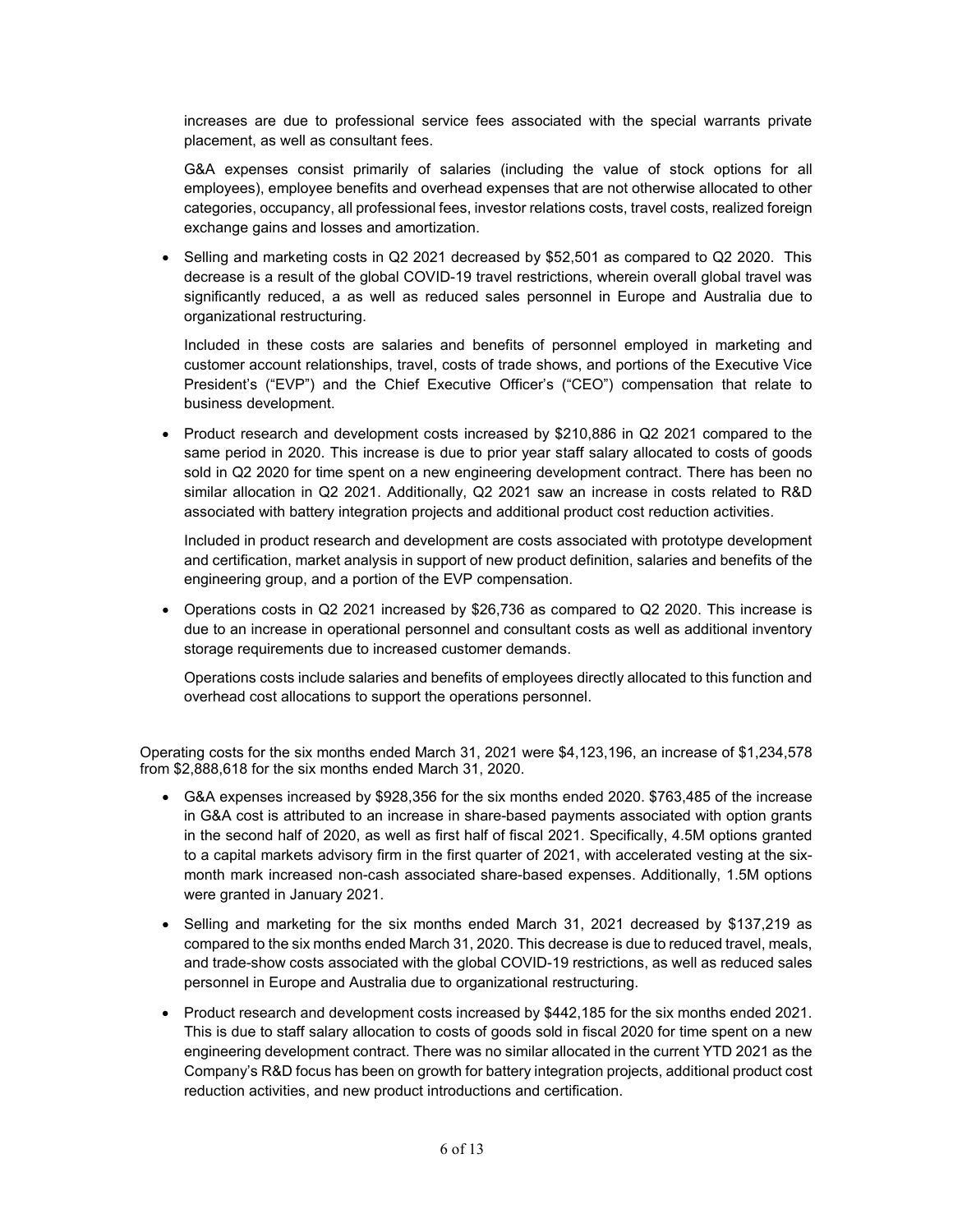• Operating costs remained relatively consistent with costs from the same period in 2020.

# *Financing Costs*

Financing costs in Q2 2020 were down \$91,895 as compared to Q2 2020. Reductions of \$200,055 are associated with reductions in the Senior loan accretion, as the first tranche has fallen off as the Company nears the end of the full loan repayment. Additionally, a decrease in the fair value of the derivative liability due to the weakening of the US dollar, amounts to a reduction in financing costs of \$104,952. These reductions are offset with an increase of \$110,019 in accretion of convertible debentures, due to addition of \$5.0M issued in March of 2020, as well as a non-cash loss associated with prepayment of a settlement balance with a third party approximately five years early, this aligns with the Company's efforts to strengthen its balance sheet and work towards debt elimination.

Financing costs for the six-month period ended March 31, 2021 were \$133,401 higher than the same period in 2020 due primarily to the reduction in long term debt accretion and reduction in the derivative liability. This is offset with an increase of \$75,706 for a non-cash loss on debt prepayment of a settlement with a third party in the second quarter of 2021 as well as increased accretion of convertible debentures, with the addition of \$5.0M in March 2020. The Company will see convertible debenture accretion end in April of 2021 as all debentures were converted to common shares shortly after Q2 2021.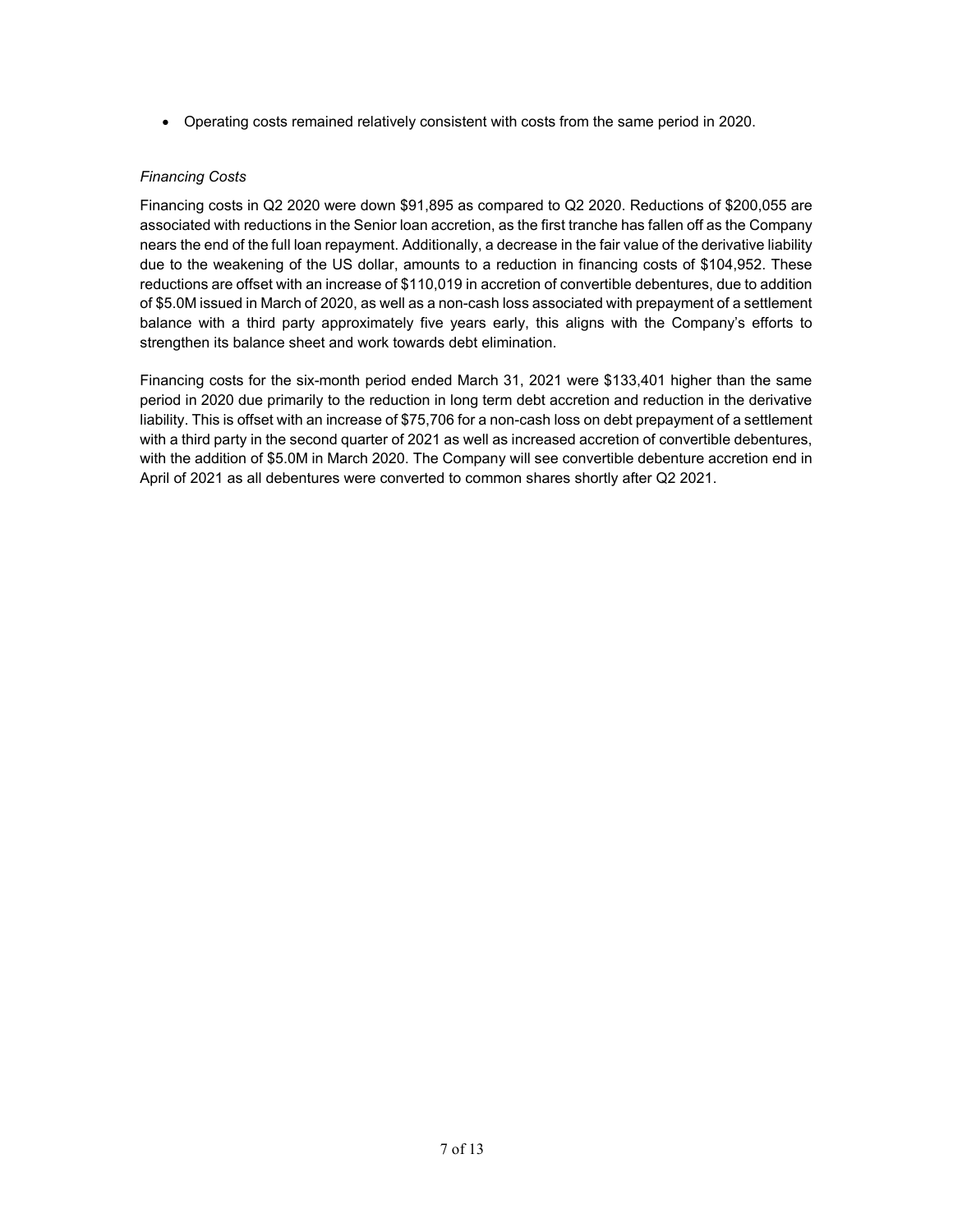| <b>MANAGEMENT DISCUSSION OF FINANCIAL RESULTS</b> |  |
|---------------------------------------------------|--|
|---------------------------------------------------|--|

| <b>Operating activities</b>                   | Q2 2021     | $Q2 2020^{(1)}$ | <b>YTD 2021</b> | YTD $2020^{(1)}$ |  |
|-----------------------------------------------|-------------|-----------------|-----------------|------------------|--|
| Net loss                                      | (2,834,935) | (2,746,259)     | (5, 190, 237)   | (4,499,360)      |  |
| Share-based payments                          | 384,491     | 15,141          | 816,542         | 53,057           |  |
| Financing costs                               | 743,653     | 835,548         | 1,455,300       | 1,321,899        |  |
| Loss on debt extinguishment                   |             | 491,692         |                 | 491,692          |  |
| Amortization of capital assets                | 33,956      | 43,589          | 67,618          | 89,608           |  |
| Amortization of leased assets                 | 49,955      | 42,900          | 101,501         | 86,522           |  |
| Write up of inventory                         | (32,645)    |                 | (32, 645)       |                  |  |
| Warranty provision                            | (1,661)     | 36,514          | 13,009          | 90,153           |  |
| Unrealized foreign exchange<br>(gain)<br>loss | (79,006)    | 458,855         | (184, 492)      | 418,219          |  |
|                                               | (1,736,192) | (822,020)       | (2,953,404)     | (1,948,210)      |  |
| Net change in non-cash working<br>capital     | (2,017,483) | (2,091,232)     | (2,712,328)     | 308,555          |  |
| Cash flow used in operations                  | (3,753,675) | (2,913,252)     | (5,665,732)     | (1,639,655)      |  |
|                                               |             |                 |                 |                  |  |

*(1) Restated. Refer to note 2(b) of the 1 2021 condensed interim financial statements.* 

# *Net Loss*

Net loss for Q2 2021 increased by \$88,676 over the net loss in Q2 2020. The increase in net loss can be attributed to decreased gross margins as Q2 2020 included engineering revenue, which yield higher percentage margins. Additionally, operating costs overall increased, primarily due to growth in sharebased expense. These net loss increases were partially offset with decreased financing expenses, as well as the \$491,692 loss on debt extinguishment in Q2 2020, which did not exist in 2021.

# *Share-based Payments*

Share-based payments were \$816,542 in the six-month period ended March 31, 2021, up from \$53,057 from the same period in 2020. This is due to an increase in options from 8,512,316 for YTD 2020 to 15,342,316 for YTD 2021. Of this increase in options, 4.5M have accelerated vesting terms of 6 months and a life of 3 years, in comparison to the standard employee 2-year vesting term and a life of 10 years. Each tranche is recognized on a graded vesting basis over the period in which the option vests.

# *Financing Costs*

Financing cost for the six-month period ended March 31, 2021 were lower than the same period in 2020 primarily due to the reduction in accretion associated with the Company's senior loan as the first draw has been paid in full and it nears the end of its principal.

# *Unrealized Foreign Exchange Gain*

Unrealized foreign exchange gain in Q2 2021 resulted from a favourable shift in foreign exchange, specifically the weakening of the US dollar for the Company's Senior debt, which is denominated in USD, as well as for the companies USD denominated aged accounts payable balances.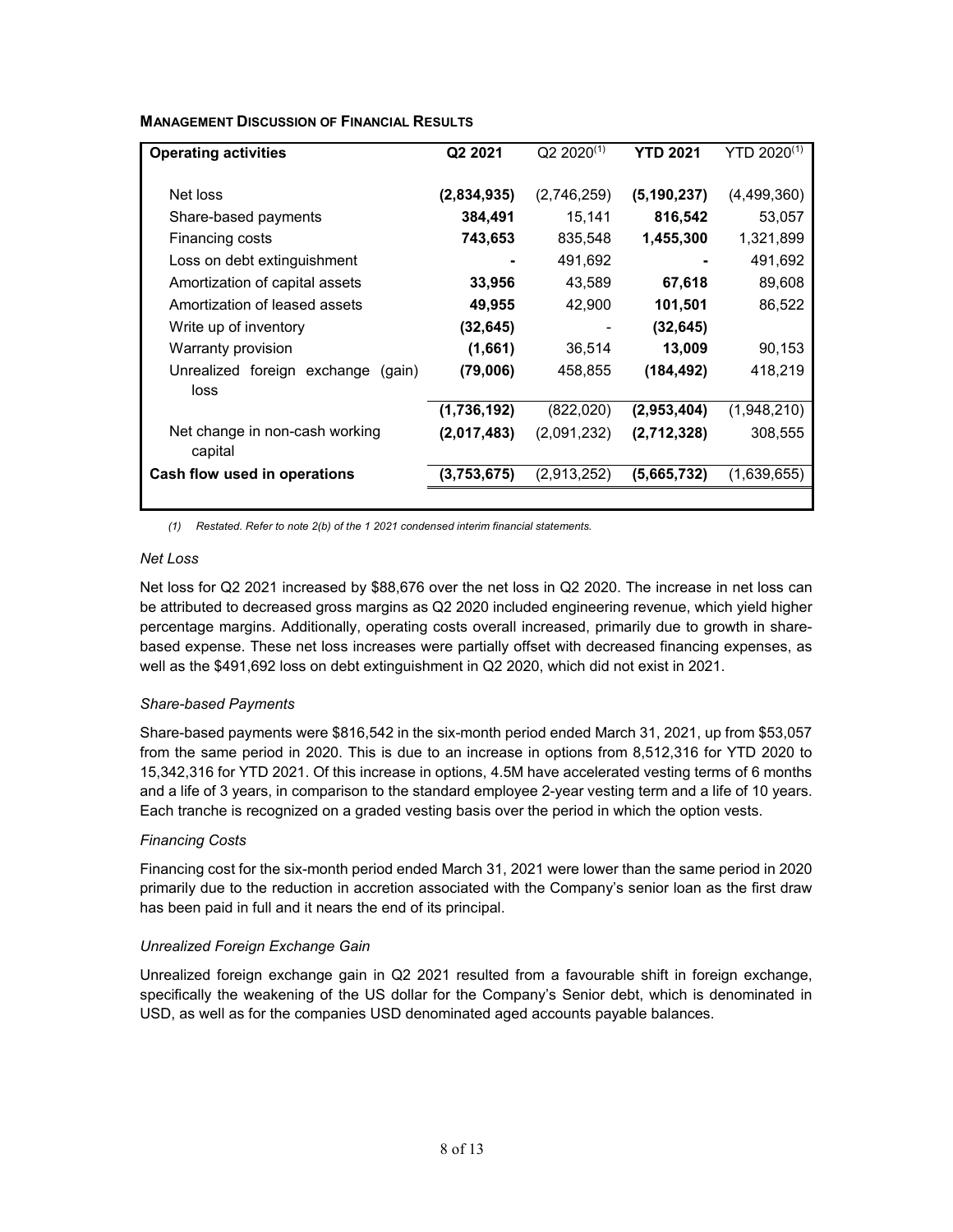# **Summary of Quarterly Results**

|                             | 2021           |                |             | 2020        |             |                | 2019           |             |
|-----------------------------|----------------|----------------|-------------|-------------|-------------|----------------|----------------|-------------|
|                             | Q <sub>2</sub> | Q <sub>1</sub> | Q4          | Q3          | Q2          | Q <sub>1</sub> | Q <sub>4</sub> | Q3          |
| Sales <sup>(2)</sup>        | 347,582        | 2,323,787      | 1,330,848   | 2,179,891   | 1,805,778   | 2,635,161      | 825.492        | 774,670     |
| Net $(logs)$ <sup>(2)</sup> | (2,834,935)    | (2,355,302)    | (1,978,057) | (1,761,235) | (2,746,259) | (1,753,101)    | (2,629,525)    | (2,228,210) |
| Per share (1)               | (0.01)         | (0.01)         | (0.01)      | (0.01)      | (0.01)      | (0.01)         | (0.01)         | (0.01)      |
|                             |                |                |             |             |             |                |                |             |

(1) Basic and diluted

(2) As previously disclosed, management identified an overstatement of \$167,000 in the revenue recorded in the comparative period ended December 31, 2019. This revenue should instead have been allocated to the second quarter ended March 31, 2020. Refer to note 2(b) of the Q1 2021 condensed interim financial statements for further details. Items have been adjusted in the chart above

#### **LIQUIDITY AND CAPITAL RESOURCES**

#### **Liquidity**

The Company manages its capital with the prime objectives of safeguarding the business as a going concern, creating investor confidence, maximizing long-term returns and maintaining an optimal structure to meet its financial commitments and to strengthen its working capital position. At present, the capital structure of the Company is primarily composed of shareholders' equity and debt. The Company's strategy is to access capital primarily through equity issuances, asset based lending, and other alternative forms of debt financing. The Company actively manages its capital structure and makes adjustments relative to changes in economic conditions and the Company's risk profile.

Eguana received \$18,584,415 from financing activities in Q2 2021 (Q2 2020 - \$4,470,411) and used \$3,753,675 in operations during Q2 2021 (Q2 2020 –\$2,913,252).

Working capital represents the Company's current assets less its current liabilities. The Company's liquidity, as measured by the Company's working capital at the quarter ended March 31, 2021 was \$12,179,180 (September 30, 2020 – deficit of \$5,232,430).

As at March 31, 2021 the Company had net assets of \$3,492,556, which increased from net liabilities of \$17,456,834 at September 30, 2020. This can be primarily be attributed to the special warrant private placement in February 2021.

The Company has recorded \$3,821,159 in accounts payables and accrued liabilities. In addition, the Company has \$801,001 in long-term debt, \$523,288 in debentures, \$235,366 in lease obligations, and \$644,643 in other liabilities payable over the next 12 months.

No unusual trends or fluctuations are expected outside the ordinary course of business.

# **Outstanding Debt and Equity**

In November 2019, the Company entered into a short-term bridge financing transaction ("Bridge Loan") in the amount of \$280,000 with certain accredited investors, including the Company's Chief Executive Officer, bearing an interest rate of 12.0% per annum for the initial three-month period, and 24.0% per annum each month thereafter, and holds a maturity date of May 29, 2020. The Company retained the right to prepay at any time a partial or the entire balance of the Bridge Loan outstanding together with accrued interest, without notice, penalty, or bonus. An administrative fee of 10% is due and payable on maturity date. On April 7, 2020 the Company repaid the full amount outstanding on the Bridge Loan.

On March 13, 2020 the Company closed a strategic investment with the ITOCHU and issued 5,000 unsecured convertible debentures at a price of \$1,000 per debenture, for total gross proceeds of \$5,000,000. Each ITOCHU Debenture is convertible into Units of the Company, at a price of \$0.15 per unit. Each Unit consists of one Common Share and one-half of one Warrant. Each whole Warrant shall enable the holder thereof to acquire an additional Common Share at a price of \$0.20 per share for a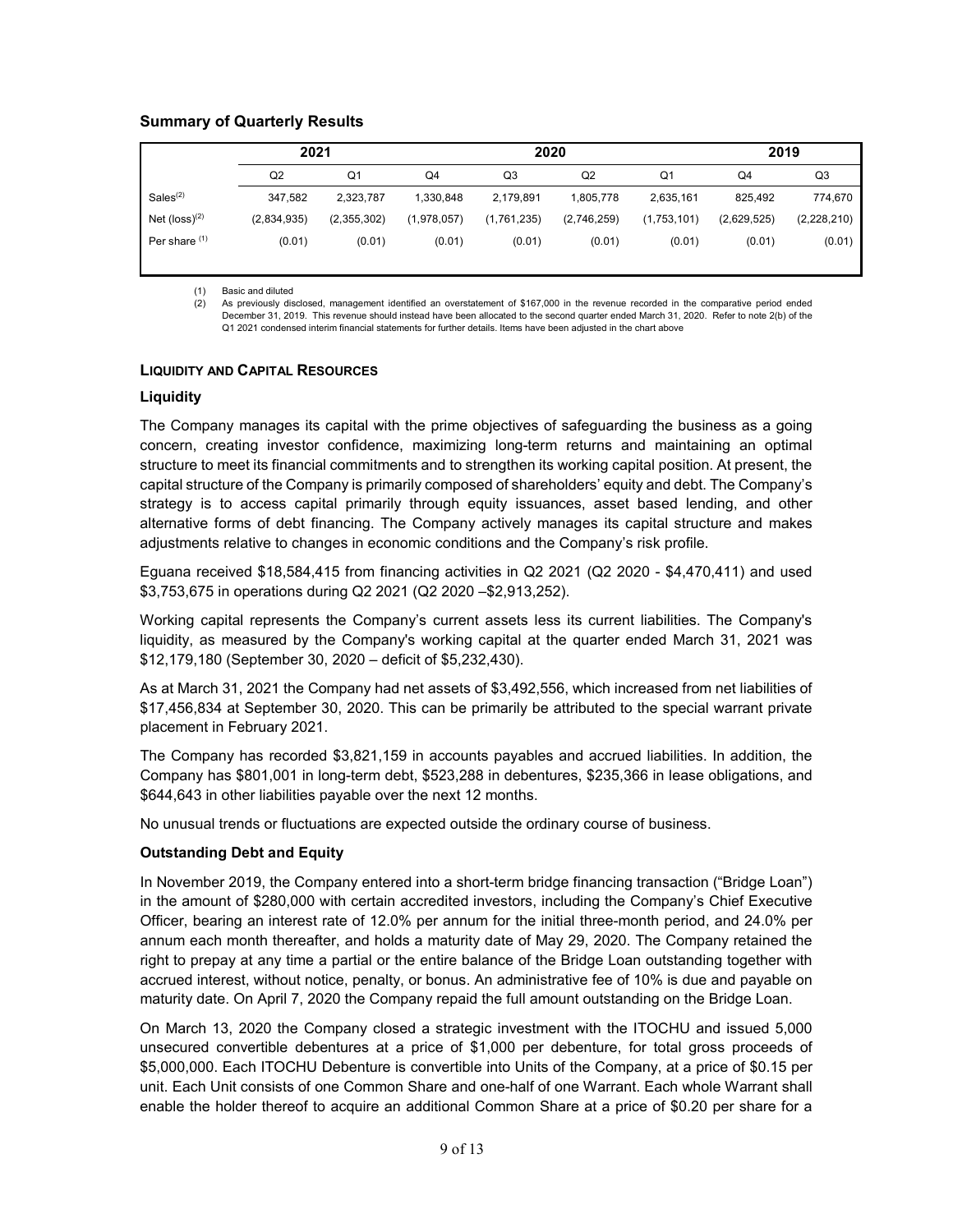period of three years following the closing date of the issuance of the ITOCHU Debentures. The ITOCHU Debentures bear interest at 10% per annum, paid semi-annually in cash or additional common shares, and mature on March 13, 2023.

On November 2, 2020, the Company issued 1,150 EGTLP Class F partnership units at a price of \$1,000 per unit resulting in gross proceeds of \$1,150,000. In connection with the issuance, the Company paid the agent a cash commission of \$86,250 and issued 574,942 broker warrants at a price of \$0.15 per warrant for a period of two years, with an expiry date of November 2, 2022. Legal and other costs of \$107,026 related to the issue of the partnership units were incurred.

On November 17, 2020, the Company closed a private placement of 10,000,000 common shares at an issue price of \$0.15 per common share, for gross proceeds of \$1,500,000. In connection with the offering, the Company incurred transaction costs of \$196,598, including agent commissions. Agents received 750,000 broker warrants, at a price of \$0.15 per warrant for a period of two years, with an expiry date of November 17, 2022.

On February 19, 2021 the Company elected to exercise its right to convert the remaining principal amounts of its June 21, 2019 and August 8, 2019 debentures into common shares of the company on March 22, 2021 as the volume weighted average trading price of the Company's common shares exceeded \$0.30 for a period of 20 consecutive trading days. Holders of \$1.7M in debentures voluntarily elected to convert immediately on February 19, 2021 and entered into debt settlement agreements with the Company, where in \$57,613 of accrued interest was settled by issuing a total of 115,218 common shares at a price of \$0.50 per share. The Company incurred transaction costs of \$2,000. 16,767 common shares were issued to related parties consisting of directors and executives of the Company.

On February 19, 2021, the Company announced that it has exercised its previously announced right to acquire all 1,150 Class F limited partnership units for 7,665,900 common shares in the capital of Eguana (the "LP Common Shares"). The LP Common Shares issued in exchange for the Units are subject to resale restrictions which expire on March 3, 2021.

On February 25, 2021, the Company closed a private placement of \$20,000,000 wherein it issued 50,000,000 special warrants at a price of \$0.40. Each special warrant will be convertible into one common share of the Company without any additional consideration upon certain conditions being met. In connection with the special warrant offering, the Company granted the agents 3,500,000 of nontransferable compensation special warrants and incurred transaction costs, including agent commissions, of \$1,766,989.

On March 15, 2021 the Company entered into a shares for debt agreement with ITOCHU. The agreement settled \$247,945 of accrued interest due through the issuance 590,345 common shares at a price of \$0.42 per share. The Company incurred transaction costs of \$1,740.

On March 22, 2021, the remaining \$1.9M of debentures associated with the June 21, 2019 and August 8, 2019 issuance were converted into common shares. The holders had a prior option to convert remaining interest due into common shares or take payment in cash. On April 4, 2021 holders of \$2,180 of interest elected to enter into debt settlement agreements, through the issuance of 4,588 common shares at a price of \$0.475 per share. The Company incurred transaction costs of \$511.

Subsequent to quarter end, on April 19, 2021 ITOCHU elected to convert its balance of debentures, resulting in 33,333,333 common shares of the Company and 16,666,666 warrants. Each warrant entitles ITOCHU to acquire an additional common share at a price of \$0.20 per share until March 13, 2023. The balance of debentures remaining for the Company post ITOCHU conversion is \$nil.

In connection with the conversion, the Company entered into a shares for debt agreement with ITOCHU. The agreement settled the remaining \$41,096 of interest due through the issuance 90,320 common shares at a price of \$0.455 per share.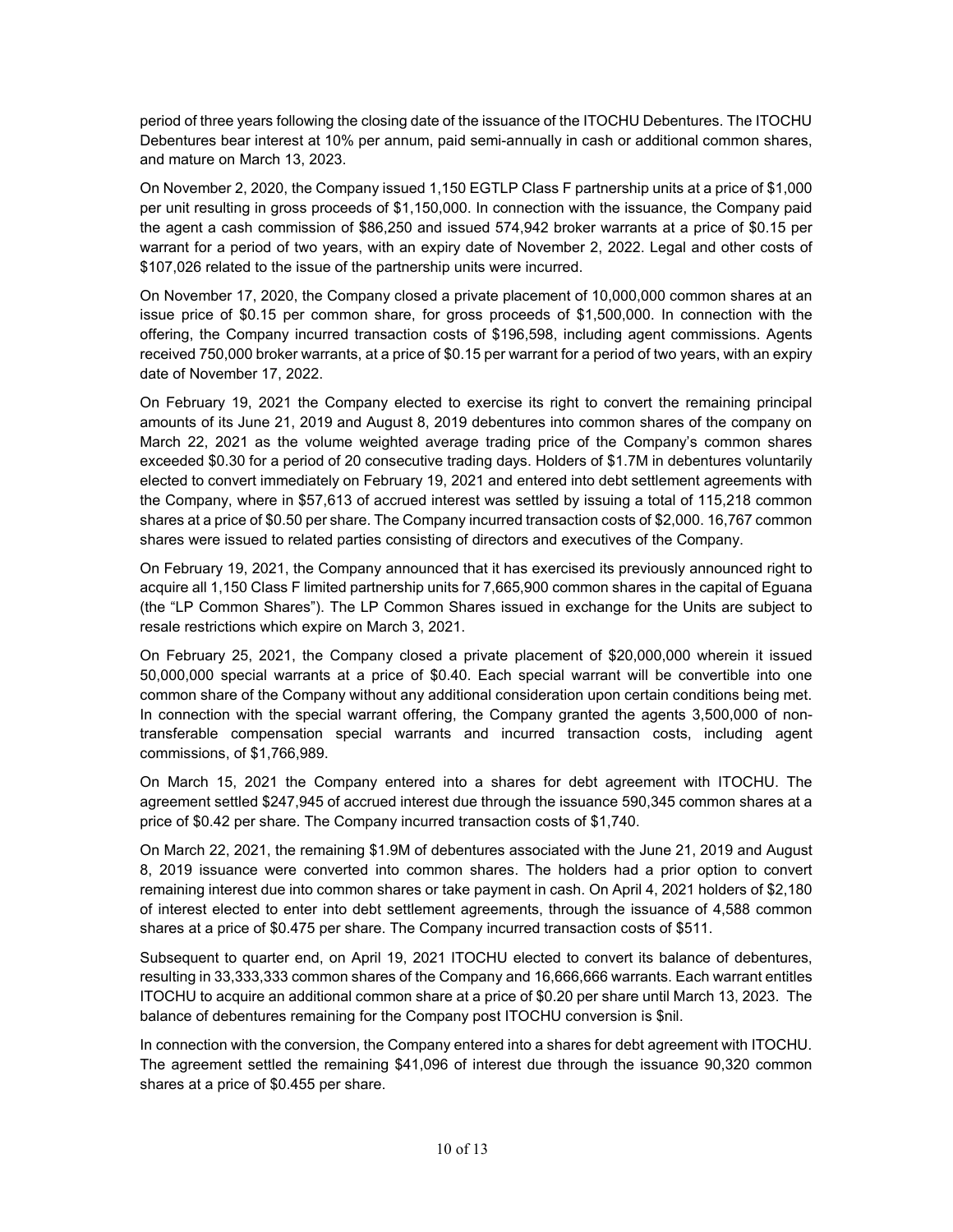# **Shareholders' Equity and Shares Outstanding**

As at May 31, 2021 366,961,998 common shares are issued and outstanding, an increase of 83,337,921 from March 31, 2021 due to the ITOCHU Conversion of remaining debentures, resulting in 33,333,333 common shares; the closing of the special warrant transaction, resulting in the issuance of 50,000,000 common shares, as well as a 4,588 shares issued in exchange for outstanding interest due.

As at May 31, 2021, there are common share purchase warrants representing the right to acquire 38,034,302 common shares, a decrease of 33,333,334 from March 31, 2021 due to the exercise of 50,000,000 special warrants, offset by the issuance of 16,666,666 warrants to ITOCHU on the conversion of debentures.

As at May 31, 2020 the Company has 16,842,316 stock options outstanding, an increase of 1,500,000 from March 31, 2021, due to 1,500,000 incentive options issued. These options entitle the holders thereof to acquire up to 16,842,316 common shares. 11,942,321 stock options have vested as of today's date. The weighted average exercise price of the vested options is \$0.29 per share.

# **Off-Balance Sheet Items**

As at December 31, 2020, the Company does not have any off-balance sheet arrangements that have, or are reasonably likely to have, a current or future material effect on Eguana's financial condition, results of operations, liquidity or capital expenditures.

# **CAPITAL EXPENDITURES**

In Q2 2021, capital expenditures totaled \$10,704 (Q2 2020 - \$113,094) and were primarily incurred with respect to the to the purchase of lab equipment.

# **RISK FACTORS AND RISK MANAGEMENT Going Concern**

The condensed interim consolidated financial statements were prepared on a going concern basis. The going concern basis assumes that the Company will continue its operations for the foreseeable future and will be able to realize its assets and discharge its liabilities and commitments in the normal course of business.

At March 31, 2021, the Company had not achieved profitable operations since its inception and had accumulated a deficit of \$82,097,417 (September 30, 2020 - \$76,907,180), incurred a net loss for the six-month period ended March 31, 2021 of \$5,190,237 (March 31, 2020 - \$4,499,360) and cash flow used in operating activities was \$5,665,732 (March 31, 2020 - \$1,639,655). Whether and when the Company can attain profitability from operations is uncertain. At March 31, 2021 the Company has a positive working capital of \$12,179,180 (September 30, 2020 – deficiency \$5,232,430). The lack of profitable operations results in material uncertainties that may cast significant doubt on the Company's ability to continue as a going concern.

The ability to continue as a going concern is dependent on completing equity or debt financings and generating profitable operations in the future in order to meet liabilities as they come due and enable the Company to continue operations. To address its financing requirements, the Company completed a \$20 million private placement and may need to also seek additional financing through the issuance of common shares, first preferred shares, units of EGT Markets Limited Partnership and debentures to meet its continuing operating requirements. The outcome of these matters cannot be predicted at this time.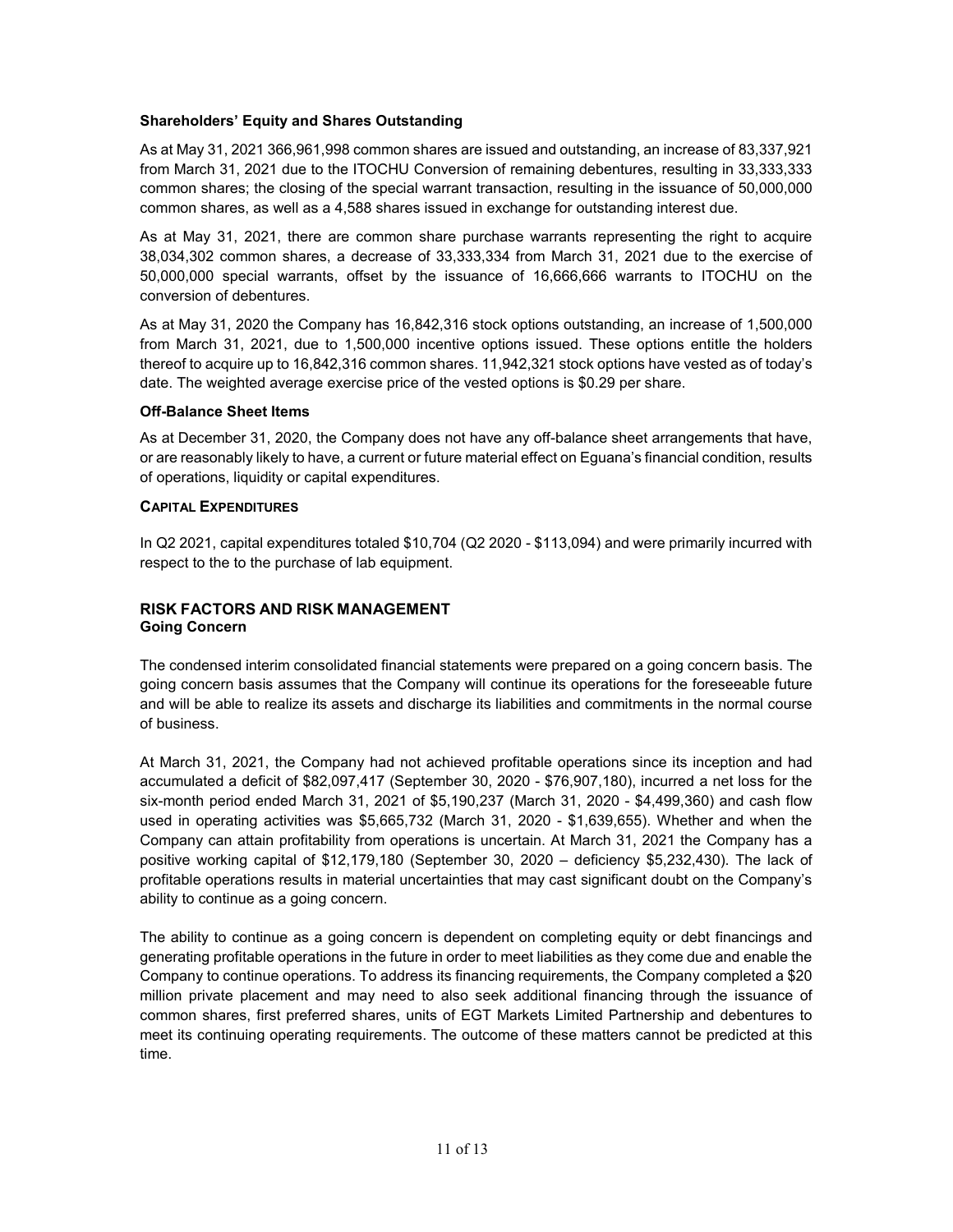# **COVID-19 Based Risk**

The COVID-19 global pandemic has created unprecedented risks in Eguana's business, some of which are detailed here. The global supply chain has been disrupted with lockdowns in many countries, some of whose industries are part of Eguana's supply chain. There is a risk of component cost increases due to supply constraints along with expected increases in shipping and logistics costs. The short- and medium-term impacts are unprecedented in modern history and remain difficult to estimate at this time. The extent of the global economic damage remains unknown but is expected to be severe with economic recession, market volatility and political uncertainty may last many months or years as global supply chains, labour forces and credit markets recover. This may impact companies' abilities to reach the targeted sales numbers, gross margin objectives, and safe and healthy workplaces. Eguana has taken precautionary steps to mitigate the associated risks.

# **Government Regulation**

The operations of Eguana are subject to a variety of federal, provincial and local laws, regulations, and guidelines, including laws and regulations relating to health and safety, the conduct of operations, the protection of the environment, the operation of equipment used in its operations and the transportation of materials and equipment it provides for its customers. Of particular relevance to Eguana's business, the laws and regulations related to the interconnection of behind the meter energy resources and to the installation of lithium batteries are covered by an evolving set of regulations that are similar in scope but differ in detail in each region in which the company operates. Changes to these regulations often require investment in redesign and recertification of the company's products and may increase the cost of the product, but they affect Eguana and its competition equally with the net effect of limiting competition to those who make these investments and deferring any potential commoditization of our product category. Eguana believes that it is currently in compliance with all such laws and regulations. Eguana intends to invest financial and managerial resources to ensure such compliance and will continue to do so in the future; however, it is impossible for Eguana to predict the cost or impact of such laws and regulations on Eguana's future operations. Eguana's products are currently certified for use in Germany, the United Kingdom, France, Australia, and North America. The technical associations that are prevalent in maintaining the grid interconnection and safety standards in these countries are VDE, Australian Standards, UL, CSA, IEC, EN and FCC. The specific standards that are actively maintained for compliance by Eguana are VDE 4105, G98, AS 4777, UL 1741, UL 9540, IEC 62109 and IEC 61000.

# **ACCOUNTING POLICIES**

# **New accounting standards issued but not yet effective**

New accounting standards and interpretations have been published that are not mandatory for the current period and have not been early adopted. The Company is currently evaluating the impact of adopting these standards.

# **ADVISORY SECTION**

# **Forward-Looking Statements**

This MD&A contains forward-looking information and forward-looking statements (collectively, "forwardlooking statements") within the meaning of applicable securities laws that and are based on certain assumptions and analysis made by the Company's management as of the date of this MD&A. Forwardlooking statements include, without limitation, statements with respect to investment objectives and strategy, the development plans of the Company, regulatory changes, availability of customers, market penetration, the Company's intentions, results of operations, levels of activity, future capital and other